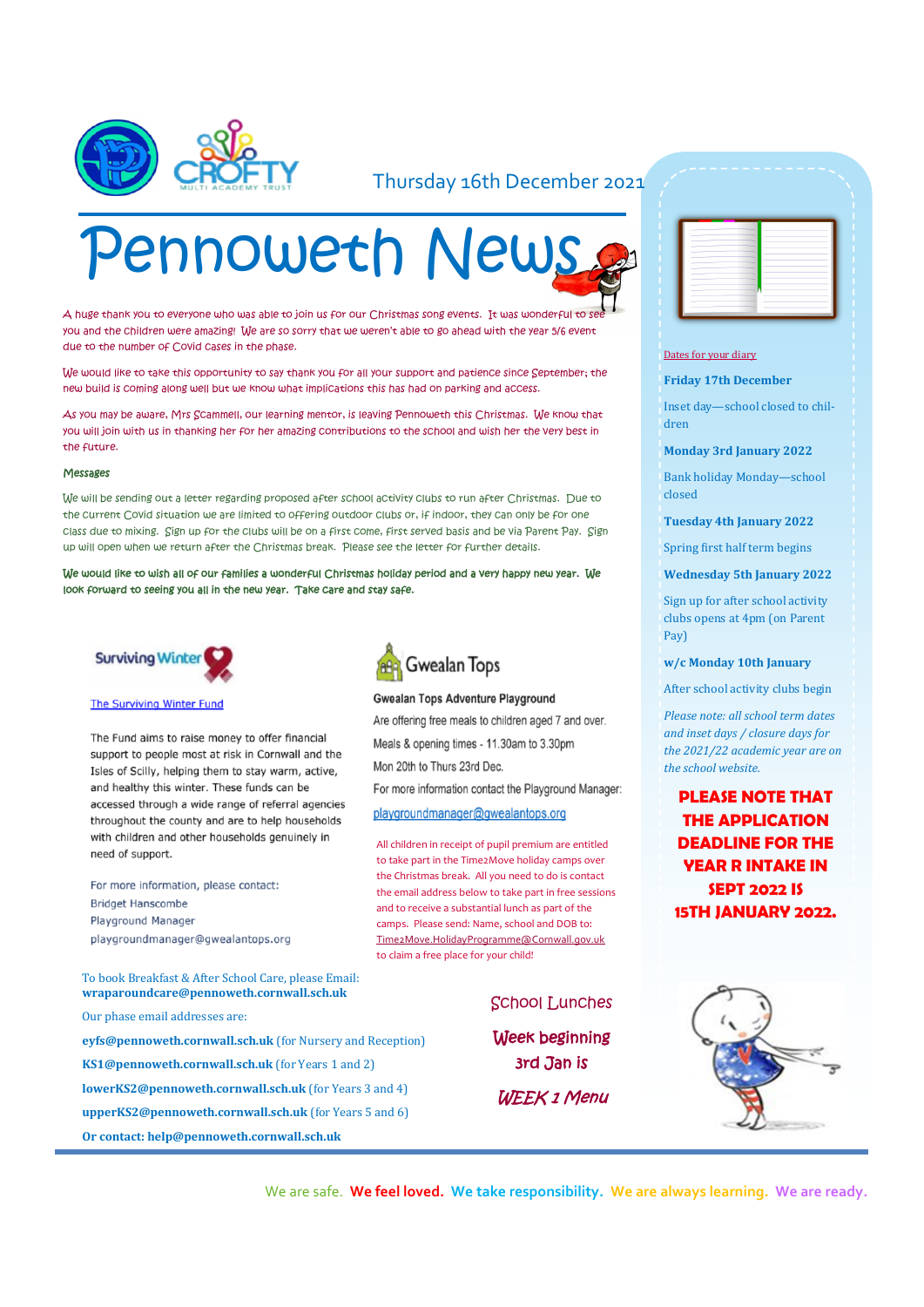### Character Qualities

We have 4 key characteristics that we are always on the lookout for! Each of these is represented by a character.

Considerate children are thoughtful, caring, sympathetic, helpful, polite, attentive, mindful and patient.

Inquisitive children are curious, inquiring, questioning, intrigued and eager to know.

Courageous children are bold, brave, valiant adventurous and determined.

Children who are being fun will be enthusiastic, excited, energetic, cheerful, light-hearted and will laugh!

We also have our Stars of the Week, who have been classroom superstars and DNA Champions for each phase.

| Quality     | Children Spotted in R, y1 and Y2 | Children Spotted in Y3, Y4, Y5 and Y6 |
|-------------|----------------------------------|---------------------------------------|
|             |                                  |                                       |
| Considerate | Porthcurno: Noah                 | Newlyn: Aira                          |
|             | Gwithian: Maisie                 | Mevagissey: Evie                      |
|             | Marazion: Elodie                 | Porthleven: Lily                      |
|             |                                  | Pendeen: Iesha                        |
|             |                                  | Lizard: Conan                         |
|             |                                  | Godrevy: Sienna                       |
|             | Porthcurno: Henry                | Newlyn: William                       |
| Inquisitive | Gwithian: Riley                  | Mevagissey: Jensen                    |
|             | Marazion: Joseph                 | Porthleven: Kaiden                    |
|             |                                  | Pendeen: Amber                        |
|             |                                  | Lizard: Beatrice                      |
|             |                                  | Godrevy: Leo                          |
|             | Porthcurno: Amber                | Newlyn: Dexter                        |
| Courageous  | Gwithian: Natalie                | Mevagissey: Jackson                   |
|             | Marazion: Keira                  | Porthleven: Gracie-Mae                |
|             |                                  | Pendeen: Kai                          |
|             |                                  | Lizard: Ashton                        |
|             |                                  | Godrevy: Missy                        |
|             |                                  |                                       |
| Fun         | Porthcurno: Zakary               | Newlyn: James                         |
|             | Gwithian: Logan                  | Mevagissey: Willow                    |
|             | Marazion: River                  | Porthleven: Nadia                     |
|             |                                  | Pendeen: Tommy                        |
|             |                                  | Lizard:Eliza                          |
|             |                                  | Godrevy: Izzy                         |
|             | Restormel: Rubi                  | Newlyn: Amelia                        |
|             | Tintagel: Mason W                | Mevagissey: Archie                    |
|             | Porthcurno: Charlie              | Porthleven: Amelia T                  |
|             | Gwithian: Jax T                  | Pendeen: Freya                        |
|             | Marazion: Abi                    | Lizard: The whole class :)            |
|             |                                  | Godrevy: Oliwia                       |

We are safe champions: KS1: Gabriele, LKS2: Caden, UKS2: Dylan

We feel loved champions: Restormel: Matthew, Tintagel: Lovaya, KS1: Lukas, LKS2: Khian, UKS2: Thea

We take responsibility champions: KS1: Harper, LKS2: Ivy, UKS2: Mckenzie

We are always learning champions: KS1: Henry, LKS2: Tilly, UKs2: Sam

We are ready champions: KS1: Starla, LKS2: Caitlyn, UKS2: Lewis